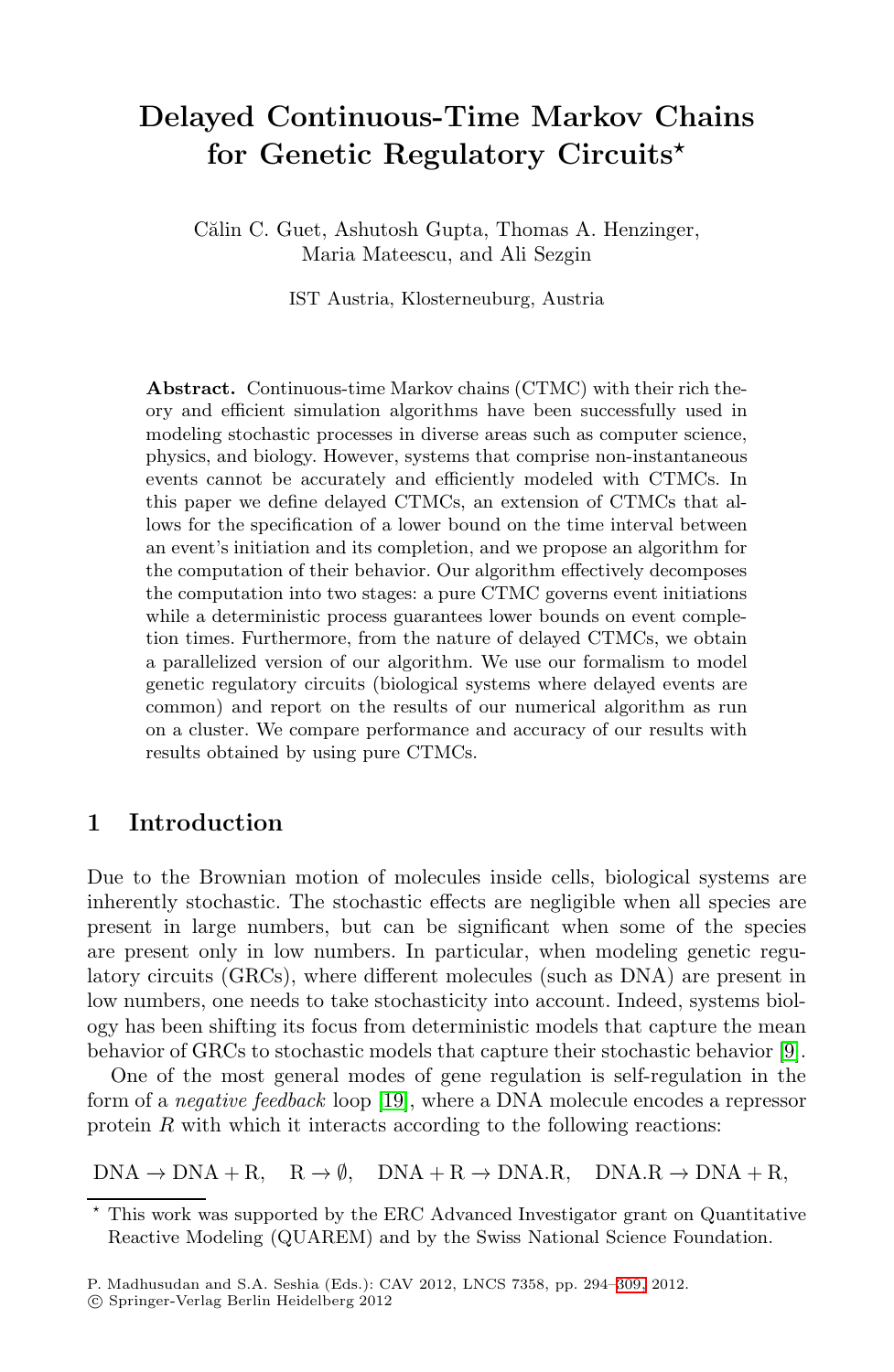<span id="page-1-3"></span><span id="page-1-2"></span><span id="page-1-1"></span><span id="page-1-0"></span>

**Fig. 1.** Probability distribution of the levels of repressor protein over time in three different models of the negative feedback loop. [\(a\)](#page-1-0) an overshoot is observed in the delayed CTMC model; [\(b\)](#page-1-1) steady state is reached rapidly in the immediate CTMC; [\(c\)](#page-1-2) the model is intractable in the cascade CTMC and thus we present only the distribution up to time 7.2s.

that correspond to the production, degradation, binding, and unbinding of protein. Due to biological aspects, the production of proteins behaves as a process with high latency and high throughput. Therefore, if at time  $t = 0$  the system contains a single DNA molecule, the production of a large number of proteins is initiated because, before the completion of any of the protein production processes, nothing inhibits the production of proteins  $(Fig, 1(a))$  $(Fig, 1(a))$ . Consequently, the observed behavior of the system is crucially dependent on the presence of delays, a well known phenomenon in biological systems [\[5,](#page-15-3)[9](#page-15-0)[,11\]](#page-15-4).

A classic modeling formalism for GRCs is offered by continuous-time Markov chains (CTMCs) as proposed by Gillespie [\[7\]](#page-15-5). Under the assumptions that the solution is well-stirred, at constant temperature and volume, and that reactions happen instantaneously, the CTMC model considers (i) that the state of the system is given by a population vector whose elements represent the copy number for each molecule type, and (ii) that reactions are triggered at times that follow an exponential distribution, with a rate that depends on the quantum mechanical properties of molecules and on the likelihood of their collision. A popular technique for analyzing this type of models is *probability propagation* [\[12\]](#page-15-6), which computes the transient probabilities of the Markov chain over time by pushing probability distribution through the state space of the model.

In the classical CTMC model of the negative feedback system each state of the model has three variables that denote the number of DNA (0 or 1), DNA.R (0 or 1) and R (a natural number) molecules. Each state has up to four successors, one for each of the enabled reactions (production, degradation, binding and unbinding of repressor protein). Because reactions happen instantaneously, without any latency, with some strictly positive probability proteins are available at any  $t > 0$ , and thus can inhibit further production of proteins immediately. The overshooting behavior that is normally present in the negative feedback loop is thus not observed in this *immediate CTMC* model (Fig. [1\(b\)\)](#page-1-1). In order to overcome this problem, a pure CTMC model needs to use additional auxiliary variables that encode the age of a molecule, and thus produce a delay-like behavior. This increase in the number of variables leads however to a state space explosion that makes even simple models intractable (Fig.  $1(c)$ ). We call such a CTMC, extended with auxiliary variables, a *cascade CTMC*.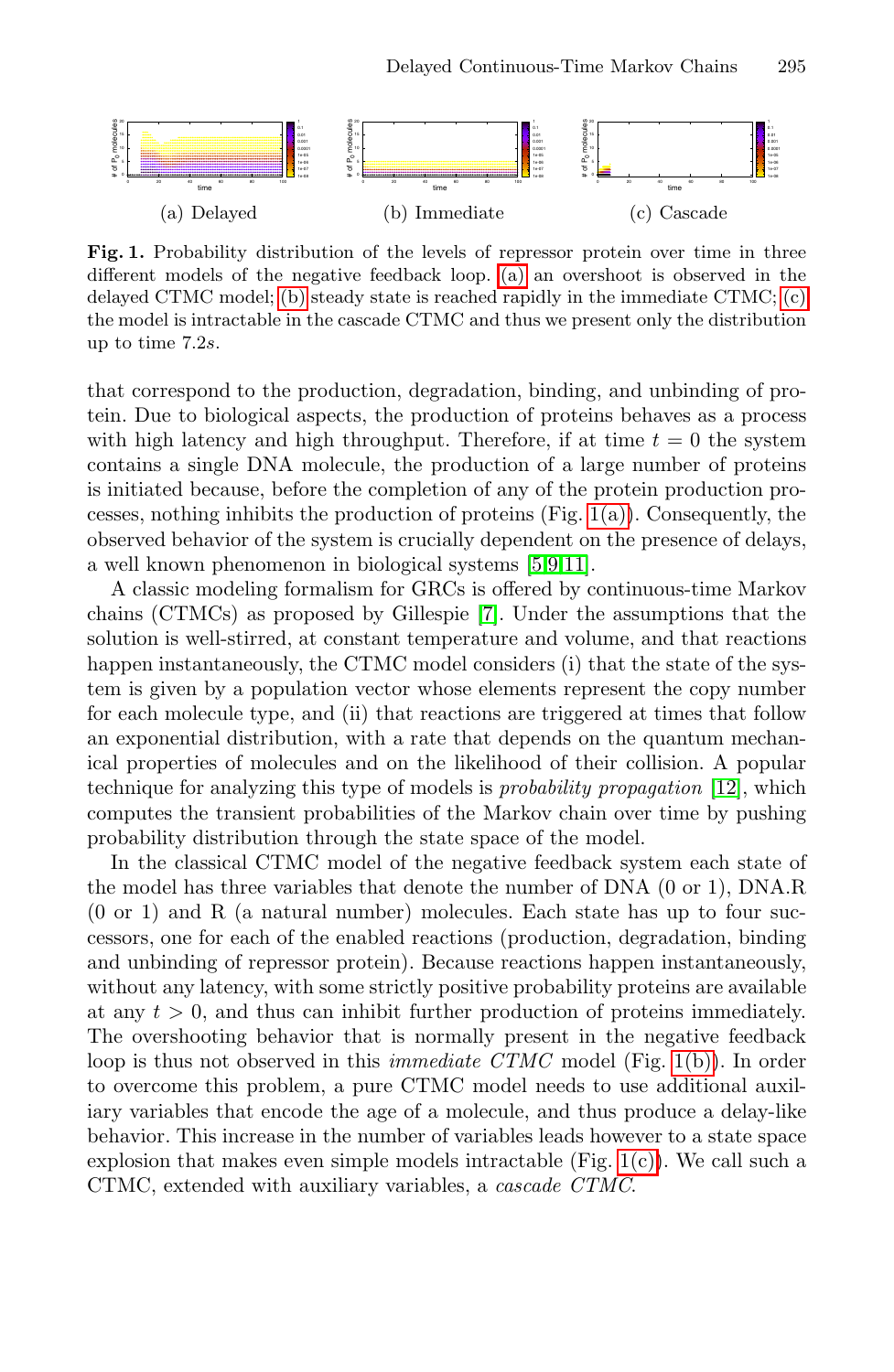In this paper, we introduce *delayed CTMCs*, a formalism that we argue to be more natural and more efficient than pure CTMCs when modeling systems that comprise non-instantaneous reactions. In a delayed CTMC with delay  $\Delta$ , each species x has an associated age  $\alpha(x)$  that specifies that  $(\alpha(x) - 1) \cdot \Delta$  time units must pass between the moment when a reaction that produces x is triggered and the moment when  $x$  is available as a reactant of a new reaction.

**Natural.** Delayed CTMCs naturally express non-instantaneous reactions because both the throughput and the latency of a reaction have direct correspondents in the rate of the reaction and the delay of the reaction, respectively. Even though one can try to model both the latency and throughput of reactions in a pure CTMC by adding auxiliary reactions, the determination of the number and parameters of such reactions involve the manipulation of complex functions. Furthermore, one cannot simply approximate the computation of these parameters because it is not clear how such approximations affect the qualitative behavior of the model.

**Efficient.** Delayed CTMC have two important performance advantages with respect to cascade CTMCs. First, by decoupling the waiting times of molecules in the process of being produced from the dynamics of the currently available molecules, we reduce the size of the state space on which to run a pure CTMC computation. Second, since no probability can flow between states with different number of waiting molecules (molecules that are not yet "mature"), our probability transition matrix accepts a simple partitioning, which is efficiently parallelizable.

The algorithm that we propose for the computation of the probability propagation of the delayed CTMC consists of alternating rounds of pure CTMC computation and aging steps. Each pure CTMC computation can be parallelized due to the absence of interactions between subspaces of the model, and thus we are able to solve delayed CTMC models that have large state spaces. For example, we solve the negative feedback example for parameters that generate a state space of up to 112 million states. The result of these experiments (see Figure [1\)](#page-1-3) show that the delayed CTMC model of the negative feedback system indeed matches the experimental evidence of an initial overshoot in the production of protein [\[9\]](#page-15-0), while the pure CTMC models do not.

Reaction delays have already been embedded in stochastic simulation tools for GRCs [\[18\]](#page-15-7), but we are not aware of any work that embeds such delays in a probability propagation algorithm. The probability propagation problem relates to stochastic simulations as verification relates to testing. Due to the advantages of probability propagation algorithms over simulation based approaches (when computing the transient probabilities of a system) [\[3\]](#page-15-8), it is valuable to provide such algorithms. As probability propagation of stochastic systems is analogous to solving reachability problems in the non-stochastic setting, we use techniques such as discretization of a continuous domain and on-the-fly state space exploration, which are standard techniques for verification problems.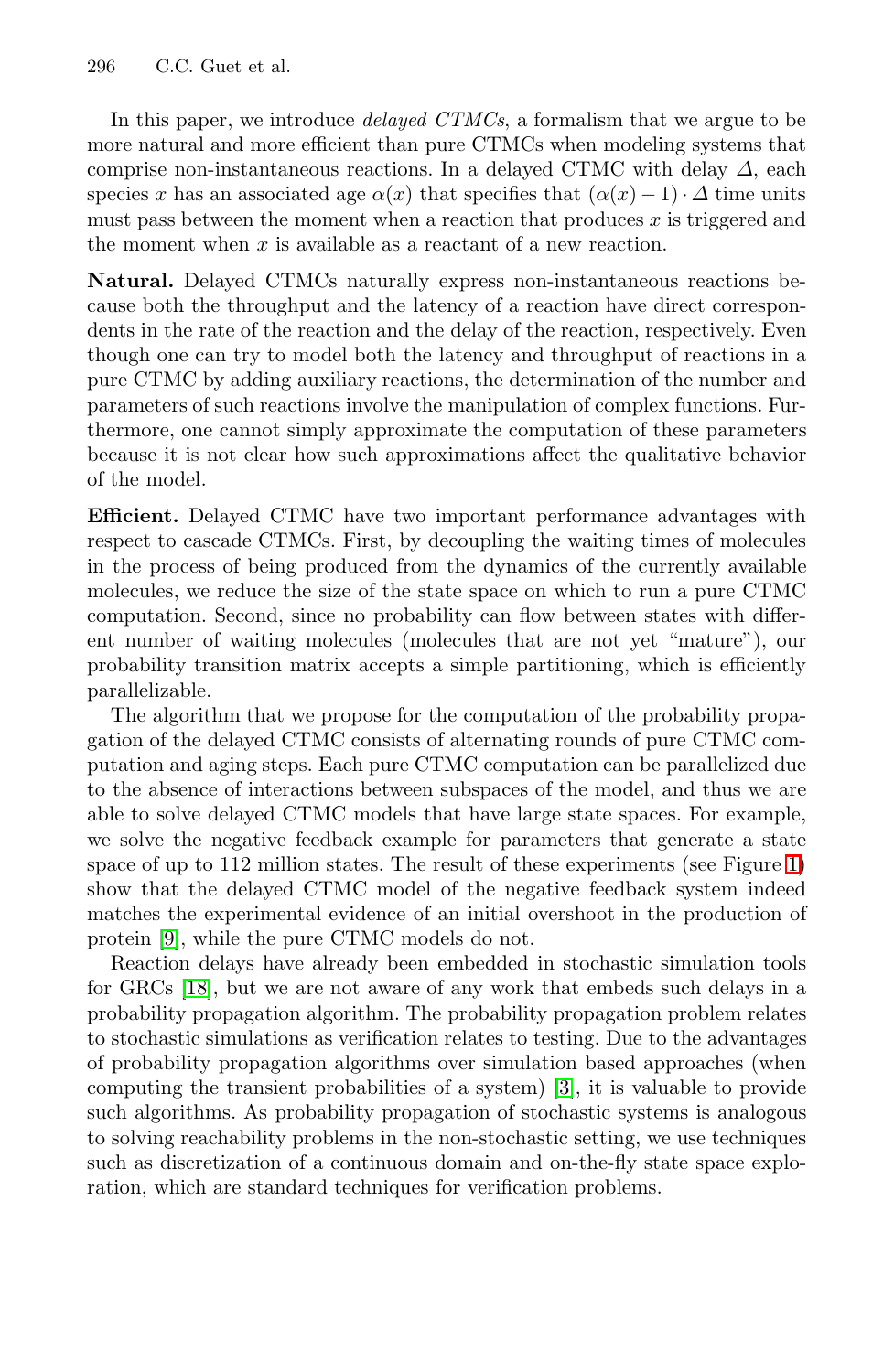**Related Work.** There has been a wide interest in defining formalisms for genetic regulatory circuits [\[2,](#page-14-0)[7,](#page-15-5)[15,](#page-15-9)[17\]](#page-15-10). In particular, using delays within stochastic simulations has recently drawn interest (see [\[18\]](#page-15-7) for a review of these models). Delayed CTMCs differ from these models in that they discretize the delay time as opposed to having continuous delays.

There has also been much work on the transient analysis of pure CTMCs coming especially from the field of probabilistic verification [\[8,](#page-15-11)[10](#page-15-12)[,13,](#page-15-13)[14\]](#page-15-14), but none of these methods consider reaction delays.

Recent efforts [\[1,](#page-14-1)[20\]](#page-15-15) have parallelized the transient analysis of CTMCs by applying parallel algorithms for sparse matrix multiplication. Since the data dependencies flow across the entire state space, they have achieved limited speedups. Our work is orthogonal to these approaches. Due to the nature of delayed CTMCs, the probability transition matrix of the model is amenable to being partitioned into disconnected sub-matrices, and thus we obtain a highly parallelizable algorithm. This can lead to large speed-ups (hundreds of times for our examples). The techniques presented in these related works can be used for further parallelization of our algorithm by using them in the computation of each disconnected part of the matrix.

Delayed CTMCs are a subclass of generalized Markov processes (GMPs). Our extension of CTMCs is limited as compared to GMPs, in that our single extension is in capturing the property of latent reactions. However, we are able to find efficient probability propagation algorithms for delayed CTMCs.

### **2 Delayed CTMC**

For a set A, let  $f|_A$  denote the function obtained by restricting the domain of f to  $A \cap Dom(f)$ .  $Pow(A)$  denotes the powerset of A.

**Continuous-Time Markov Chain (CTMC).** A probability distribution  $\rho$ over a countable set A is a mapping from A to [0, 1] such that  $\sum_{a \in A} \rho(a) = 1$ . The set of all probability distributions over A is denoted by  $\mathcal{P}^A$ . The *support*  $F_o$ of a probability distribution  $\rho$  over A is the subset of A containing exactly those elements of A mapped to a non-zero value. Formally,  $F_{\rho} = \{a \in A \mid \rho(a) \neq 0\}.$ 

A CTMC M is a tuple  $(S, \Lambda)$ , where S is the set of *states*, and  $\Lambda: S \times S \mapsto \mathbb{R}$ is the *transition rate matrix*. We require that for all  $s, s' \in S$ ,  $\Lambda(s, s') \geq 0$  iff  $s \neq s'$ , and  $\sum_{s' \in S} \Lambda(s, s') = 0$ .

The *behavior* of  $M = (S, \Lambda)$  is a mapping  $\mathbf{p}_M$  from R to a probability distribution over S satisfying the *Kolmogorov differential equation*

$$
\frac{d}{dt} \; \mathbf{p}_M(t) = \mathbf{p}_M(t) \cdot \Lambda
$$

If the value of  $\mathbf{p}_M(0)$  is known, the above differential equation has the unique solution

$$
\mathbf{p}_M(t) = \mathbf{p}_M(0) \cdot e^{At}
$$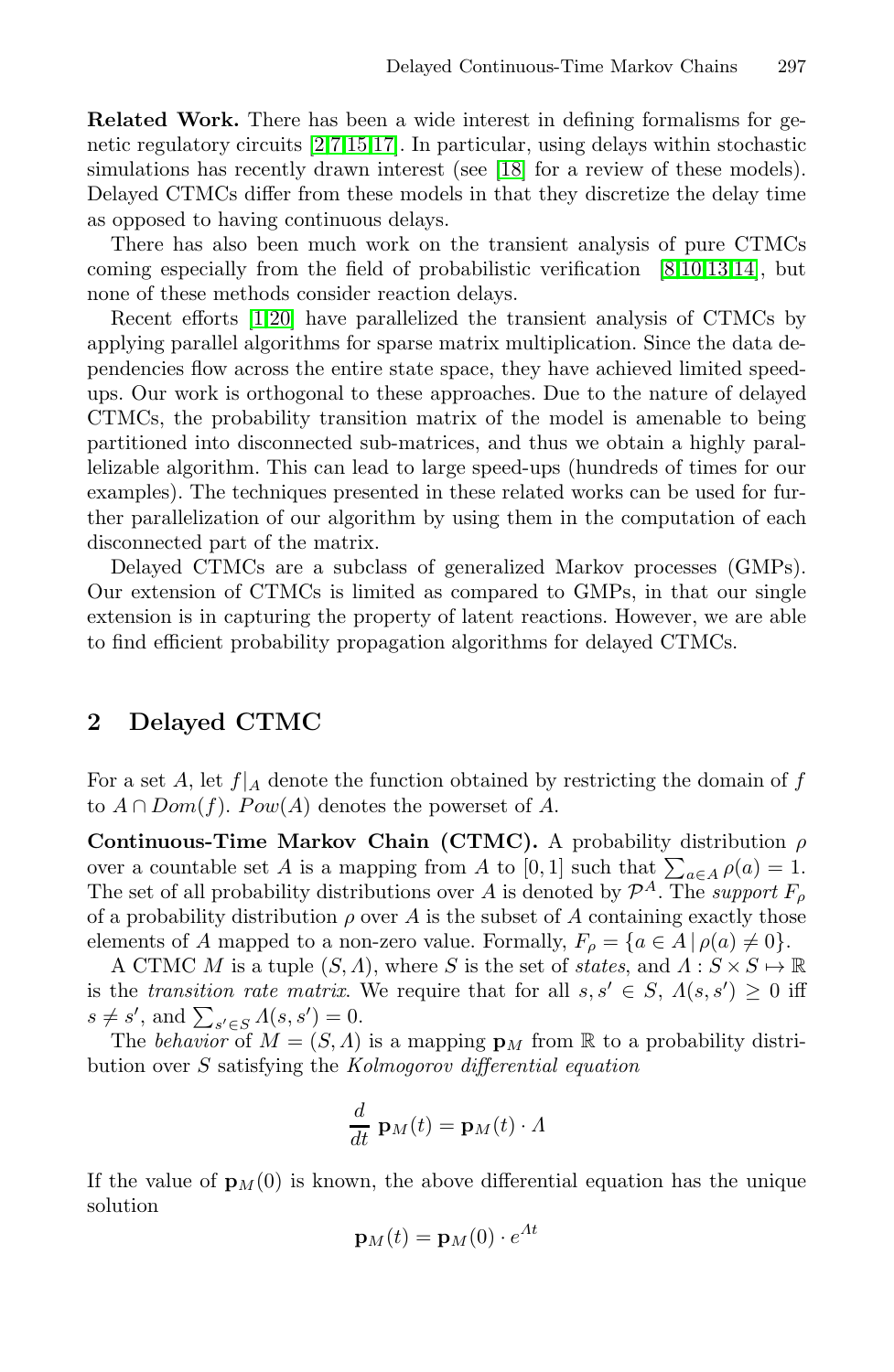In the case where  $|S| < \infty$ , the series expansion for  $e^{At}$  yields  $\sum_{i=0}^{\infty} (At)^i/i!$  for which analytic solutions can be derived only for special cases. In general, finding the probability distribution  $\mathbf{p}_M$  as a symbolic function of time (t) is not possible.

We will let  $M(\rho, t)$ , the behavior of M initiated at  $\rho$ , denote the value of  $\mathbf{p}_{M}(t)$  with  $\mathbf{p}_{M}(0) = \rho$ .

**Aging Boundary, Configurations.** An *aging boundary* is a pair  $(X, \alpha)$ , where X is a finite set of *variables*,  $\alpha : X \mapsto \mathbb{N}$  is an *age* function. The *expansion* of the aging boundary  $(X, \alpha)$ , is the set  $[X, \alpha] = \{(x, a) | x \in X, 0 \le a \le \alpha(x)\}\)$ , the elements of which are called *aged variables*. For an expansion  $[X, \alpha]$ , we define the sets of *immediate*, *new* and *waiting* variables as  $[X, \alpha]^i = \cup_{x \in X} \{(x, 0)\},$  $[X, \alpha]^n = \bigcup_{x \in X} \{ (x, \alpha(x)) \},$  and  $[X, \alpha]^w = \{ (x, a) \mid x \in X, 0 \le a \le \alpha(x) \},$ respectively.

A *configuration* c over an expansion  $[X, \alpha]$  is a total function from  $[X, \alpha]$  to N. We will also write  $((x, a), n) \in c$  whenever  $c(x, a) = n$ . A *sub-configuration*  $c_F$  of c relative to  $F \subseteq [X, \alpha]$  is the restriction of c to F; formally,  $c_F(x)$  is defined to be equal to  $c(x)$  iff  $x \in F$ . For any  $F \subseteq [X, \alpha]$ ,  $C^F$  denotes the set of all sub-configurations over F. For any configuration  $c \in \mathcal{C}^{[X,\alpha]}$ , let  $c_i$ ,  $c_n$  and  $c_w$  denote the sub-configurations of c relative to  $[X, \alpha]^i$ ,  $[X, \alpha]^n$  and  $[X, \alpha]^w$ , respectively. Intuitively, in the context of gene expression, an aged variable will represent a molecule with a time stamp denoting the delay until the molecule is produced, and configurations will represent a a collection of molecules with time stamps. In what follows, we will be exclusively working on CTMCs having configurations as states, and thus will use the two terms, states and configurations, interchangeably.

**Delayed CTMCs.** Let  $(X, \alpha)$  be an aging boundary. A CTMC  $M = (C^{[X,\alpha]}, \Lambda)$ is  $\alpha$ -safe, if  $\Lambda(c, c') \neq 0$  implies that  $c'_w = c_w$  and also,  $c'(x, \alpha(x)) < c(x, \alpha(x))$ implies  $\alpha(x) = 0$ . Intuitively,  $\alpha$ -safe means that the waiting variables cannot change and only the value of immediate variables can decrease.

**Definition 1 (Delayed CTMC).** *A* delayed CTMC D *is a tuple*  $(X, \alpha, \Lambda, \Delta)$ *, where*  $(X, \alpha)$  *is an aging boundary,*  $M_D = (\mathcal{C}^{[X,\alpha]}, \Lambda)$  *is*  $\alpha$ -safe, and  $\Delta \in \mathbb{R}^+$  *is the* delay*.*

A *behavior* of a delayed CTMC  $D = (X, \alpha, \Lambda, \Delta)$  is a finite sequence  $\rho_0 \rho_1 \rho_2 \ldots \rho_N$ of probability distributions over  $\mathcal{C}^{[X,\alpha]}$  that satisfies

<span id="page-4-0"></span>
$$
\rho_{i+1} = \mathsf{Tick}(M_D(\rho_i, \Delta)) \qquad \text{for } 0 \le i < N \tag{1}
$$

The definition of Tick is given as

$$
\text{Tick}(\rho)(c') \stackrel{def}{=} \sum_{c^{+1} = c'} \rho(c), \quad c^{+1}(x, a) = \begin{cases} c(x, a+1) & \text{, if } 0 < a < \alpha(x) \\ c(x, a+1) + c(x, a) & \text{, if } a = 0 \\ 0 & \text{, if } a = \alpha(x) \end{cases}
$$

Intuitively, a *behavior* of a delayed CTMC D is an alternating sequence of running the CTMC  $M_D$  for  $\Delta$  units of time, *deterministically* decrementing the age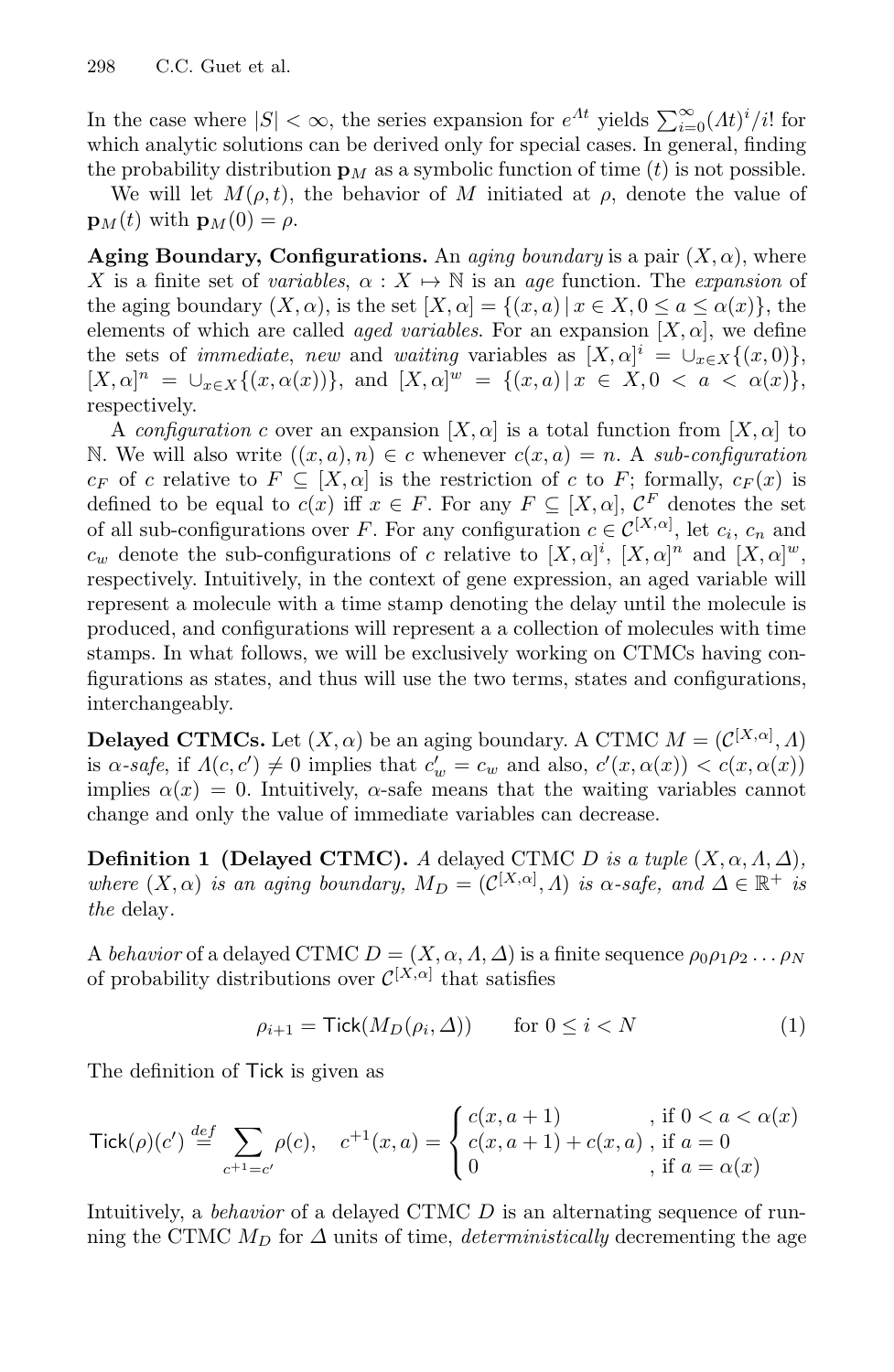of each variable in every configuration (i.e. propagating probability from  $c$  to  $c^{+1}$ ), and computing the new probability distribution (Tick).

A *continuous behavior* of  $D = (X, \alpha, A, \Delta)$  is given as

$$
\mathbf{b}_D(t) \stackrel{def}{=} M_D(\rho_q, z)
$$

where  $t = q \cdot \Delta + z$  for some  $0 \le z < \Delta$ , and  $\rho_0 \dots \rho_q$  is a behavior of D.

## **3 Genetic Regulatory Circuits**

In this section, we will first give a simple formalism for defining genetic regulatory circuits. We will then provide three different semantics for genetic regulatory circuits using delayed CTMCs.

### **3.1 Specifying Genetic Regulatory Circuits**

A genetic regulatory circuit (GRC) G is a tuple  $(X, \alpha, R)$ , where

- $(X, \alpha)$  is an aging boundary,
- **–** R is a set of *reactions*.

Each reaction  $r \in R$  is a tuple  $(i_r, \tau, o_r)$ , where  $i_r$  and  $o_r$ , the *reactant* and *production* list, respectively, are mappings from X to N, and  $\tau$ , the *reaction rate*, is a positive real-valued number. For reactions, we will use the more familiar notation

$$
a_1x_1 + \ldots + a_nx_n \xrightarrow{\tau} b_1x_1 + \ldots + b_nx_n
$$

where  $a_j = i_r(j)$ , and  $b_j = o_r(j)$ . Intuitively, each reaction represents a chemical reaction, and variables of X represent the molecular species that take part in at least one reaction of the system. Each reaction defines the necessary number of each molecular species that enables a chemical reaction, the base rate of the reaction, and the number of produced molecular species as a result of this chemical reaction.

Overall, a reaction can be seen as a *difference vector*  $\mathbf{r} = [r_1 \ r_2 \ \dots \ r_n],$ where  $r_i = o_r(x_i) - i_r(x_i)$  is the net change in the number of molecule  $x_i$ . We will assume that the difference vector of each  $r$  is unique. In writing down a reaction, we will leave out the molecular species that are mapped to 0.

### **3.2 Dynamics in Terms of Delayed CTMCs**

In this section, we will give the semantics of a GRC  $G = (X, \alpha, R)$  in terms of a delayed CTMC. A computation framework for G is parameterized over delay values. For the following, we fix a delay value,  $\Delta$ .

A reaction  $r \in R$  is *enabled* in a configuration c, if for all  $x_i \in X$ ,  $c(x_i, 0) \geq$  $i_r(x_i)$  holds. In other words, reaction r is enabled in c if the number of reactants that  $r$  requires is at most as high as the number of immediately available reactants in c. Let  $En(c) \subseteq R$  denote the set of reactions enabled in c.

For configurations  $c, c'$ , and reaction  $r \in R$ , we say that c can go to c' by firing r, written  $c \xrightarrow{r} c'$ , if  $r \in En(c)$ , and there exists a configuration  $\hat{c}$  such that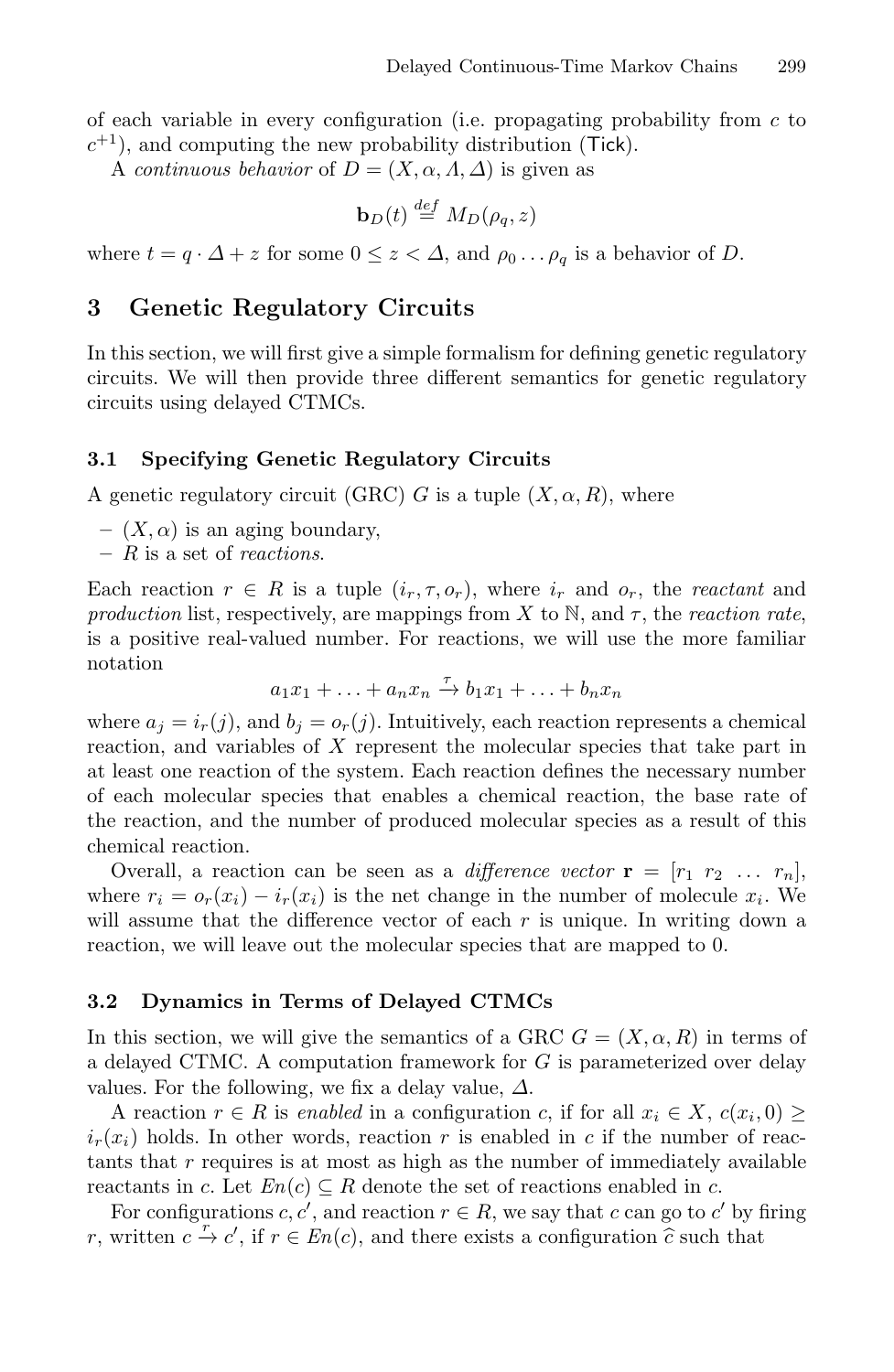- c and  $\hat{c}$  are the same except for all  $x_i \in X$ ,  $\hat{c}(x_i, 0) = c(x_i, 0) i_r(x_i)$ , and
- $-e'$  and  $\hat{c}$  are the same except for all  $x_i \in X$ ,  $c'(x_i, \alpha(x_i)) = \hat{c}(x_i, \alpha(x_i)) +$  $o_r(x_i)$ .

Informally, to move from configuration c to  $c'$  via reaction r, c must have at least as many *immediate* molecules as required by the reactant list of  $r$ , and  $c'$ is obtained by removing all immediate molecules consumed by r and adding all the *new* molecules produced by r.

**Delayed Semantics.** For  $G = (X, \alpha, R)$ , we define the delayed CTMC  $D_G$  $(X, \alpha, \Lambda, \Delta)$ . We only need to give the definition of  $\Lambda$ .

G induces the transition rate matrix  $\Lambda$  defined as  $\Lambda(c, c') =$  Fire $(c, r)$  only when  $c \stackrel{r}{\rightarrow} c'$  holds. Fire $(c, r)$  is given as

$$
\mathsf{Fire}(c,r) = \prod_{x_i \in X} \tau_r \binom{c(x_i,0)}{i_r(x_i)}
$$

where  $\binom{n}{r} = n!/(n-r)!$  represents the choose operator.  $\Lambda(c, c')$  is well-defined because there can be at most one reaction that can satisfy  $c \stackrel{r}{\rightarrow} c'$  since we assumed that the difference vector of each reaction is unique. Observe also that no changes to waiting variables can happen in any transition with non-zero rate, and only the number of immediate variables can decrease. Hence,  $M_{D_G}$  as defined is  $\alpha$ -safe.

**Immediate Semantics.** Given a GRC  $G = (X, \alpha, R)$ , we define the *immediate* version of G, written  $G^{\downarrow}$  as the GRC  $(X, \alpha', R)$ , where  $\alpha'(x) = 0$ , for all  $x \in X$ . Intuitively,  $G^{\downarrow}$  ignores all the delays, and treats the reactions as instantaneously generating their products. Note that, a delayed CTMC with an age function assigning 0 to all the variables is a pure CTMC. The immediate semantics for G are given by the behavior of the (delayed) CTMC constructed for  $G^{\downarrow}$ .

**Cascade Semantics.** Given a GRC  $G = (X, \alpha, R)$ , we define the *cascade* version of G, written as  $G^*$ , as the GRC  $(X', \alpha', R')$ , where  $X' = [X, \alpha], \alpha'(x) = 0$ , for all  $x \in X'$ , and  $R' = R_{trig} \cup R_{age}$ , where

- $R_{trig}$  is the set of reactions of R re-written in a way that all the reactants have age 0, and all the products have their maximum age. Formally, for each reaction  $r = \sum_i a_i x_i \stackrel{\tau}{\to} \sum_i b_i x_i \in R$ , we define  $\tilde{r} = \sum_i a_i (x_i, 0) \stackrel{\tau}{\to}$  $\sum_i b_i(x_i, \alpha(x_i))$  and let  $R_{trig} = {\bar{\mathfrak{f}}} \tilde{r} | r \in R$ .
- **–** Rage is the representation of delays in terms of a sequence of fictitious events intended to count down the necessary number of stages. Formally,  $R_{age} =$  $\{(x, a) \xrightarrow{\Delta^{-1}} (x, a-1) | a > 0, (x, a) \in X'\}.$

Cascade semantics for G are given by the behavior of the (delayed) CTMC constructed for  $G^*$ .

**Remark.** A protein generated by a GRC has two dynamic properties: the rate of its production and the delay with which it is produced, both of which are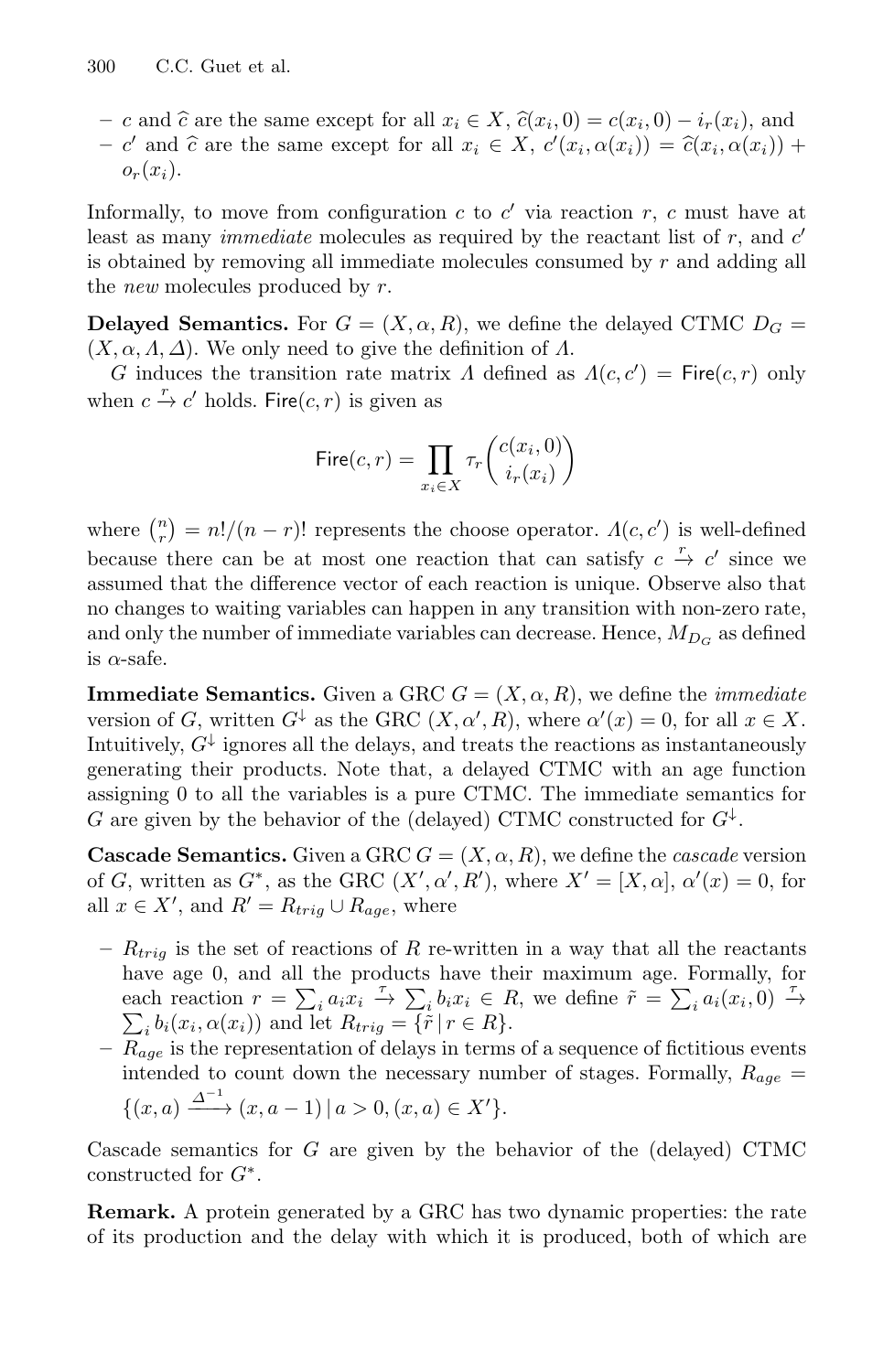intuitively captured by delayed semantics. The immediate semantics keeps the rate intact at the expense of the production delay which is reduced to 0. On the other hand, the cascade semantics approximates the delay, by a chain of events with average delay  $\Delta$ , while increasing the overall variance of the production time. In Section [4.1,](#page-7-0) we show that a close approximation of the mean and the variance of a delayed CTMC by cascade semantics causes a blow-up of the state space of the former by  $O(\alpha(x)^2 \tau_r)$ , where r is a reaction producing protein x.

### <span id="page-7-0"></span>**4 Comparison of Different Semantics for GRCs**

In this section, we will do a comparative analysis of the delayed CTMC model. First, we will derive the probability distribution expression for the three different semantics we have given in the previous section. We will show that delayed CTMCs are more succinct than cascade CTMCs. We will then give two examples which demonstrate the qualitative differences between the immediate, cascade and delayed semantics for the same GRC.

#### **4.1 Probability Distributions for Delayed Reactions**

Let  $G = (X, \alpha, R)$  be a GRC, and let  $x \in X$  be such that  $\alpha(x) = k$ , for some  $k > 0$ . We would like to analyze the probability distribution of the time of producing x due to a reaction  $r \in R$  with  $o_r(x) > 0$  in the three different semantics we have given in the previous section. We use  $Pr(t_p(x) \leq T)$  to denote the probability of producing  $x$  at most  $T$  time units after the reaction  $r$  took place.

For immediate semantics, the cumulative distribution is simply a step function, switching from 0 to 1 at time 0 since the initiation and completion times of a reaction in immediate semantics are equal. In other words, we have  $Pr(t_p(x) \leq$  $T$  = 1, for all  $T > 0$ .

For cascade semantics, we have k intermediate reactions, each with an identical exponential distribution. This means that the probability density function for producing x at exactly t units of time is given by the  $(k-1)$  convolution of the individual probability density functions. This is known as the Erlang distribution, and has the closed form  $f_{k,\Delta}(t) = \frac{t^{k-1}}{(k-1)! \Delta_k^k} e^{-t/\Delta}$ . The mean and the variance of this distribution are given as  $k\Delta$  and  $k\Delta^2$ , respectively. This implies that as  $k$  increases, both the mean and the variance of the distribution increase, a fact which we show has an important consequence in terms of model size.

For delayed semantics, we know that for x at time  $n\Delta$  to have, for the first time, age 0 which makes it immediate (and produced), the reaction r producing  $x$ must have occurred during the (half-open) interval  $((n-k)\Delta, (n-k+1)\Delta]$ . Since this means that the production time of x cannot be greater than  $k\Delta$  and cannot be less than  $(k-1)\Delta$ , the probability density function of the production time of x due to r is non-zero only in the interval  $[(k-1)\Delta, k\Delta)$ . Let us denote this interval with  $p^+(x, r)$ . Let  $\delta$  range over the real numbers in the interval  $p^+(x, r)$ . Then, the probability of x being produced by r in  $(k-1)\Delta + \delta$  units of time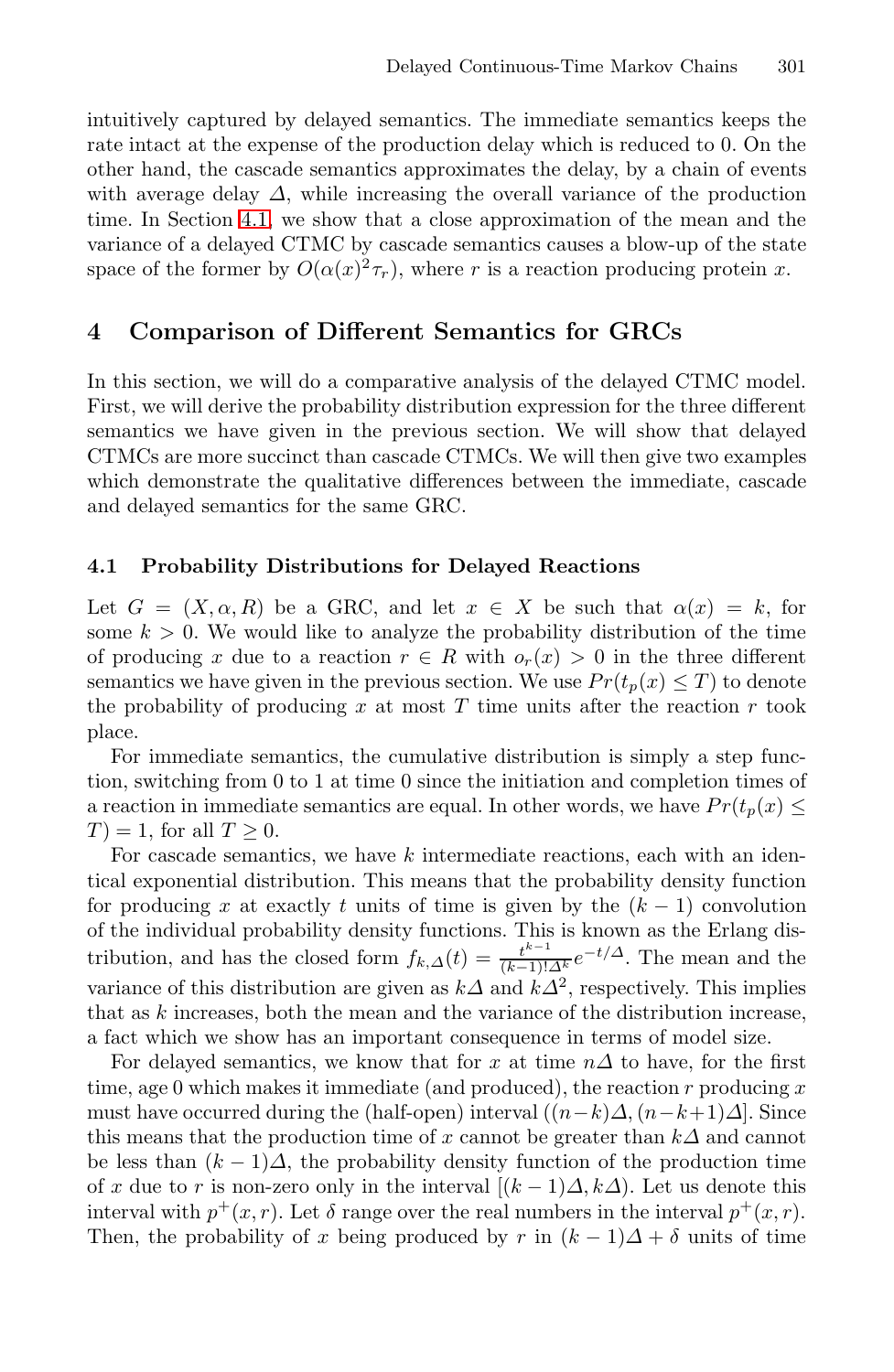is equal to the probability of r taking place at  $\Delta - \delta$  units of time given that r takes place in the interval  $(0, \Delta)$ . As the calculation of the transition rate matrix  $\Lambda$  has shown, the probability of reaction r firing depends on configurations; the base rate  $\tau_r$  defines a lower bound on the actual rate of r. Since the lower the actual rate the higher the variation is, we are going to compute the distribution for the base rate. Then, the probability expression for  $p^+(x, r)$  becomes

$$
Pr(t_p(x) \le (k-1)\Delta + \delta) = 1 - \frac{1 - e^{-\tau_r(\Delta - \delta)}}{1 - e^{-\tau_r\Delta}}, \quad \delta \in [0, \Delta]
$$

This expression shows that with increasing values of reaction rate  $\tau_r$ , the probability of the production of x taking time close to  $\alpha(x)$  also increases. This is expected since as the rate of the reaction  $r$  producing  $x$  gets higher, the probability of r taking place close to the beginning of the interval in which it is known to happen also gets higher. In other words, it is possible to generate a probability distribution for the production time of  $x$  such that

$$
Pr(\alpha(x) - \delta \le t_p(x) \le \alpha(x)) = 1 - \varepsilon
$$

for arbitrary  $\delta$  and  $\varepsilon$ , which we consider further in the rest of this subsection.

**Quasi-periodicity of Delayed CTMCs.** Previously, we have given three alternative semantics for GRCs. In giving cascade semantics, the intuition was to replace each *deterministic* aging step of the delayed CTMC with an intermediate fictitious aging reaction. For each intermediate reaction, we have chosen the rates to be the inverse of  $\Delta$  so that the collective cascading behavior has a mean delay equal to the age of the produced element. As we shall see in the next section, this conversion leads to different qualitative behaviors.

We will now compare delayed CTMC to what we call cascade CTMCs, a generalization of the cascade semantics, and show that preserving a property called quasi-periodicity requires a blow-up in the state space while converting a delayed CTMC into a cascade CTMC.

Let **b** be a continuous behavior of a delayed CTMC D. Recall that **b** is a mapping from R, representing time, to a probability distribution over some  $\mathcal{C}^{[X,\alpha]}$ . We will call **b** *quasi-periodic* with  $(\varepsilon,\delta,p,l)$  at configuration c if for all  $t \leq l$ ,  $\mathbf{b}(t)(c) \geq 1 - \varepsilon$  implies that there exists a number  $k \in \mathbb{N}$  such that  $t \in [kp, kp+\delta]$ , and if  $t \notin [kp, kp+\delta]$  for any  $k < l$ , then  $\mathbf{b}(t)(c) \leq \varepsilon$ . Intuitively, if the behavior **b** is quasi-periodic with  $(\varepsilon, \delta, p, l)$  at c, then the probability of visiting c is almost 1 ( $\varepsilon$  is the error margin) only at multiples of the period p within  $\delta$  time units. In all other times, the probability of being in c is almost 0 (less than  $\varepsilon$ ). The parameter l gives the period of valid behavior; nothing is required of **b** for times exceeding l. Typically, we will want to maximize  $l$ , the length of the behavior displaying the desired behavior, and minimize  $\varepsilon$  and  $\delta$ , the uncertainty in periodic behavior. Because periodicity is crucial during biological processes such as embryo development [\[16\]](#page-15-16) or circadian clocks [\[5\]](#page-15-3), quasi-periodicity defines an important subclass of behaviors.

For a set S, totally ordered by  $\prec$ , and elements  $s, s' \in S$ , let  $s' = s + 1$  hold only when s' is the least element greater than s in S according to  $\prec$ . Let  $s_{min}$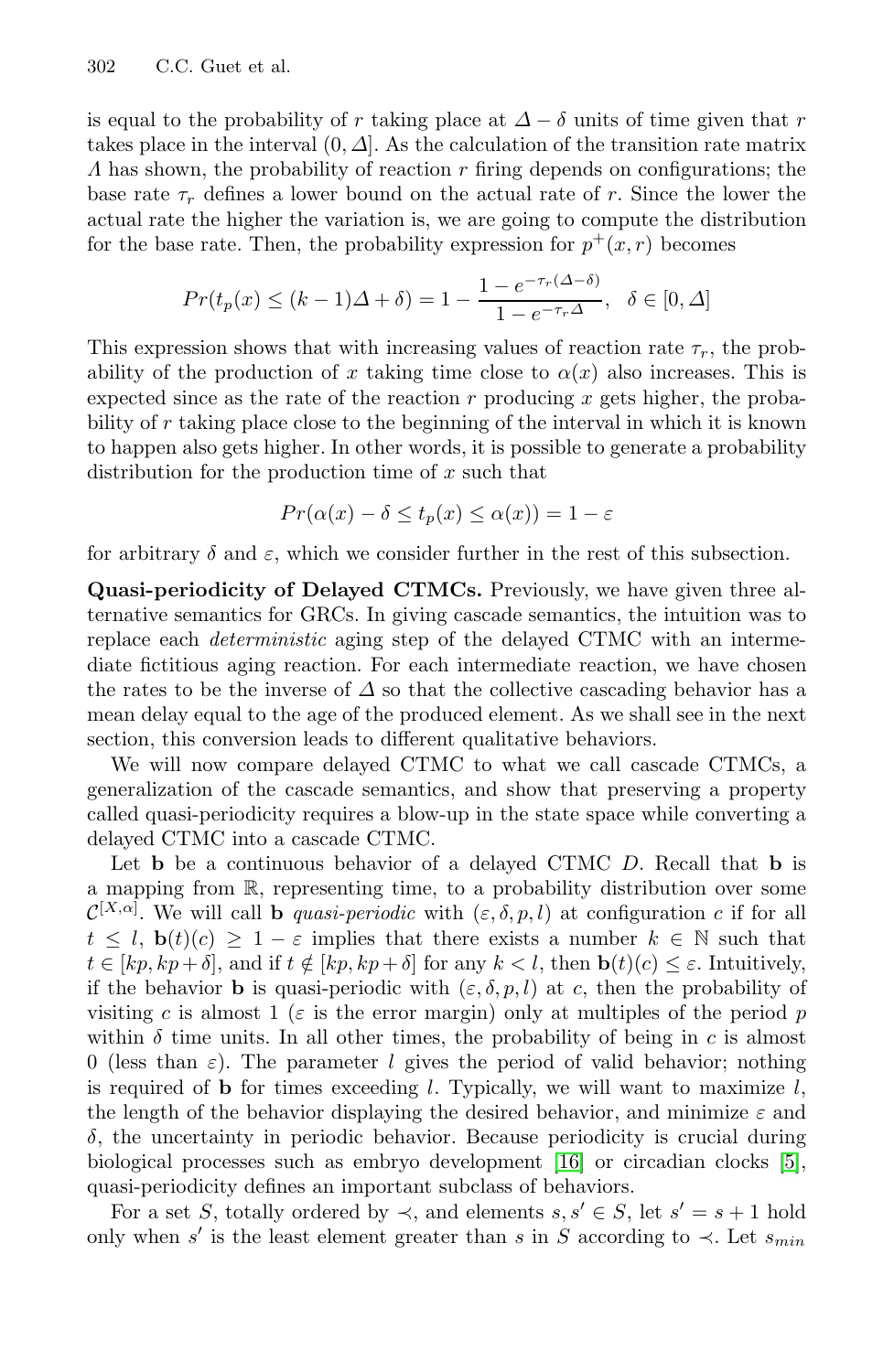<span id="page-9-3"></span><span id="page-9-2"></span><span id="page-9-1"></span><span id="page-9-0"></span>

**Fig. 2.** Behaviors of the GRC ConvDiv. Due to intractability of the immediate and cascade models, [\(b\)](#page-9-0) depicts the probability distribution up to time 0.3s and [\(c\)](#page-9-1) represents the probability distribution up to time 6s.

denote the minimal element in the totally ordered set S. If S is finite, then for the maximal element  $s_{max}$  of S, we let  $s_{min} = s_{max} + 1$ .

A CTMC  $M = (S, \Lambda)$  is called a *cascade CTMC* if S is totally ordered, and  $\Lambda(s, s') > 0$  iff  $s' = s + 1$ . A cascade CTMC is  $\lambda$ -homogenenous if  $\Lambda(s, s') > 0$  iff  $\Lambda(s, s') = \lambda$  or  $s = s_{min}$ . In other words, a cascade CTMC is  $\lambda$ -homogeneous if all the state transitions have the same rate  $\lambda$  with the possible exception of the transition out of the minimal state.

**Theorem 1.** *There exists a class of delayed CTMCs* M<sup>i</sup> *that are quasi-periodic such that there is no corresponding class of* λ*-homogeneous cascade CTMCs* M i  $with \, |M'_i| = O(|M_i|).$ 

#### **4.2 Examples Demonstrating Qualitatively Different Behavior**

The first example GRC, ConvDiv, is given as

$$
A \xrightarrow{l} B + C \quad B + C \xrightarrow{vh} 2B + C \quad B \xrightarrow{l} \emptyset
$$
  

$$
\alpha: A \mapsto 0, B \mapsto 1, C \mapsto 2
$$

The symbols l, h, vh, represent low, high and very high rates, respectively. At  $t = 0$  the model contains a single molecule, of type A. After the first reaction produces one  $B$  and one  $C$ , observe that the number of  $B$  molecules will increase only if the second reaction fires, which requires for both  $B$  and  $C$  to be present in the system. In immediate semantics, the expected behavior is divergence: the number of B molecules should increase without bound. However, when the delay values are taken into account, we see that  $B$  and  $C$  molecules with different ages are unlikely to be present in the system simultaneously. Thus, a stable behavior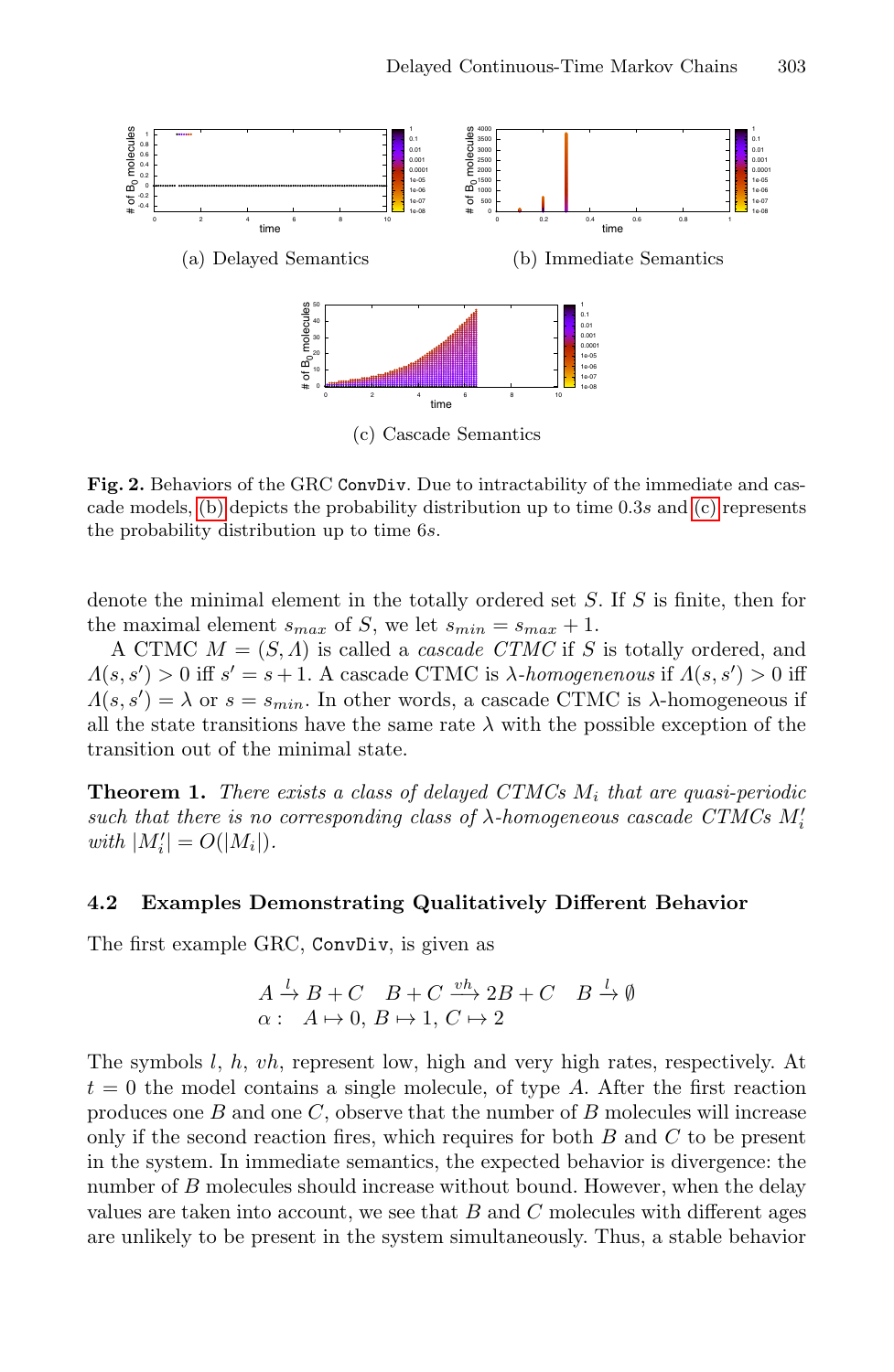<span id="page-10-3"></span><span id="page-10-1"></span>

<span id="page-10-2"></span><span id="page-10-0"></span>**Fig. 3.** The behaviors of the GRC Periodic

should be observed for delayed semantics. Since cascade semantics still allow for non-zero probability of producing  $B$  and  $C$ , albeit at a lower probability, divergence should also be observed for cascade semantics. The computed behaviors given in Figure [2](#page-9-2) are in accordance with our explanations.

The second example GRC, Periodic, is given as

$$
A \xrightarrow{h} B + A \quad B \xrightarrow{vh} \emptyset \quad 3B \xrightarrow{vh} C \quad C \xrightarrow{vh} \emptyset
$$
  

$$
\alpha: A \mapsto 0, B \mapsto 1, C \mapsto 0
$$

We observe that the production rate of B from the first reaction is slower than the degradation rate of B, which means that in immediate semantics, it is very unlikely to have 3  $B$ 's at any time, which in turn implies that  $C$  is not likely to be produced at all. However, in delayed semantics, A will keep producing B during  $\Delta$  time units, which are likely to be more than 3 in the beginning of the next step. This increases the probability of producing C considerably. In fact, C must be exhibiting quasi-periodic behavior. The computed behaviors are given in Figure [3.](#page-10-0) As expected from the arguments of the previous section, cascade semantics, even though does not stabilize at  $C = 0$  like the immediate semantics, still can not exhibit a discernible separation between the times where  $C = 0$  and the times where  $C > 0$ .

**Remark.** The examples of this section illustrate the impact of incorporating delay into models. As for representing a given biological system in a GRC, some of the encoding issues pertain to a natural extension of the syntax. For instance, having different production delays for the same molecular species in different reactions or allowing more than one reaction with the same difference vector are simple extensions to our formalism. Another issue is that the (delayed) molecular species are produced at exact multiples of  $\Delta$ ; this can be modified by using additional reactions. For instance, a reaction  $A \stackrel{k}{\rightarrow} B$  with  $\alpha(B) = 1$  can be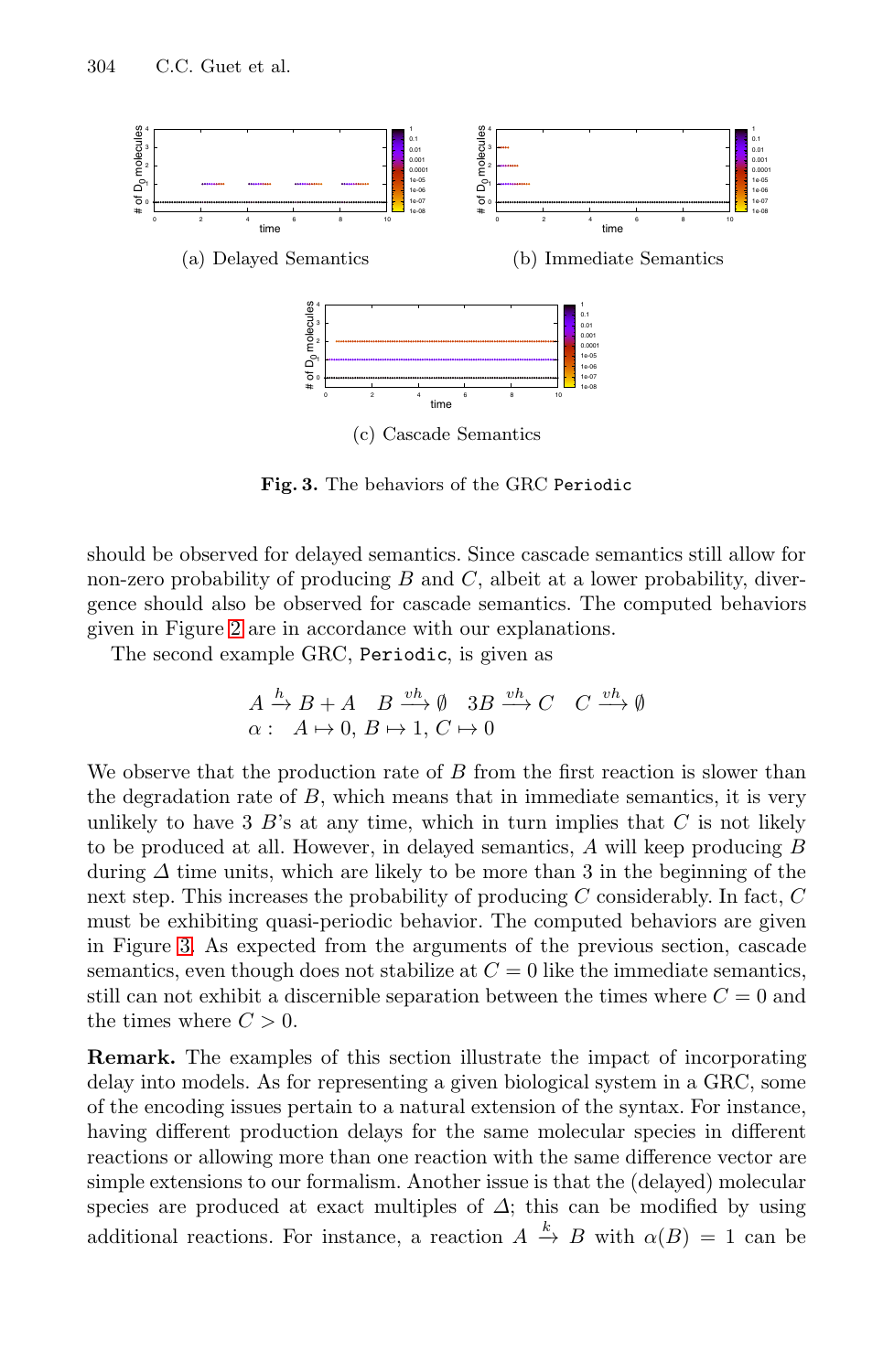```
function COMPUTEBEHAVIOR
input
  D = (X, \alpha, A, \Delta): delayed CTMC
  \rho_0: initial probability distribution
  n: time count
  W : number of workers
  C^1,\ldots,C^W\subseteq \mathcal{C}^{[X,\alpha]}assume
 C^1 \uplus \cdots \uplus C^W = \mathcal{C}^{[X,\alpha]}\forall c, c' \in \mathcal{C}^{[X,\alpha]} \exists i. (c_w = c'_w \Rightarrow \{c,c'\} \subseteq C^i)output
 \rho_1,\ldots,\rho_n: probability distributions
begin
  for each i \in 1..W do
      \rho_0^i := \rho_0|_{C^i}done
  LAUNCHANDWAIT(WORKER, W)for each k \in 1..n do
      \rho_k \; := \rho_k^1 \cup \cdots \cup \rho_k^Wdone
end
                                                          function WORKER
                                                          input (local)
                                                            i: worker index
                                                          locals
                                                            k, j : \mathbb{N}\rho: probability distribution
                                                           begin
                                                            k := 0while k < n do
                                                               \rho := \text{RunCTMC}(\rho_k^i, M_D, \Delta)for each c \in Dom(\rho) do
                                                                j such that c^{+1} \in C^jatomic{
                                                                   \rho^j_{k+1}(c^{+1}) := \rho^j_{k+1}(c^{+1}) + \rho(c)}
                                                               done
                                                               SyncWorkers()
                                                               k := k + 1done
                                                            TerminationSignal()
                                                          end
```
<span id="page-11-0"></span>**Fig. 4.** A parallel algorithm for computing the behavior of a delayed CTMC. The call of LAUNCHANDWAIT starts  $W$  processes each running the function WORKER and waits for the execution of TerminationSignal call in all worker processes. SyncWorkers synchronizes all worker processes. We assume that all variables are global (including the input parameters of ComputeBehavior) except for the explicitly declared locals.

replaced with two reactions  $A \xrightarrow{k} ZB$  and  $ZB \xrightarrow{k_z} B$  with  $\alpha(ZB) = 1, \alpha(B) = 0$ , and where  $ZB$  is a fictitious molecular species. Then, adjusting the value of  $k_z$ will define a distribution for the production of the molecule B.

# **5 Behavior Computation of Delayed CTMC**

In this section we present an algorithm for computing the behavior of a delayed CTMC given an initial state of the model. Since this behavior cannot be computed analytically, we propagate the probability distribution over time using Equation [\(1\)](#page-4-0).

The configuration space of the delayed CTMC can be divided into subspaces such that, between two consecutive tick instants, probability is not propagated from one subspace to another. Let c and  $c'$  be two configurations with different values of their waiting variables, i.e.  $c_w \neq c'_w$ . Due to the  $\alpha$ -safe property of the delayed CTMC, there can be no propagation of probability from  $c$  to  $c'$  between two consecutive tick instants. Therefore, the behaviors corresponding to each subspace can be computed independently for this time period, which has length  $\Delta$ . For this computation we can use any pure CTMC behavior computation algorithm. Furthermore, these independent computations can be executed in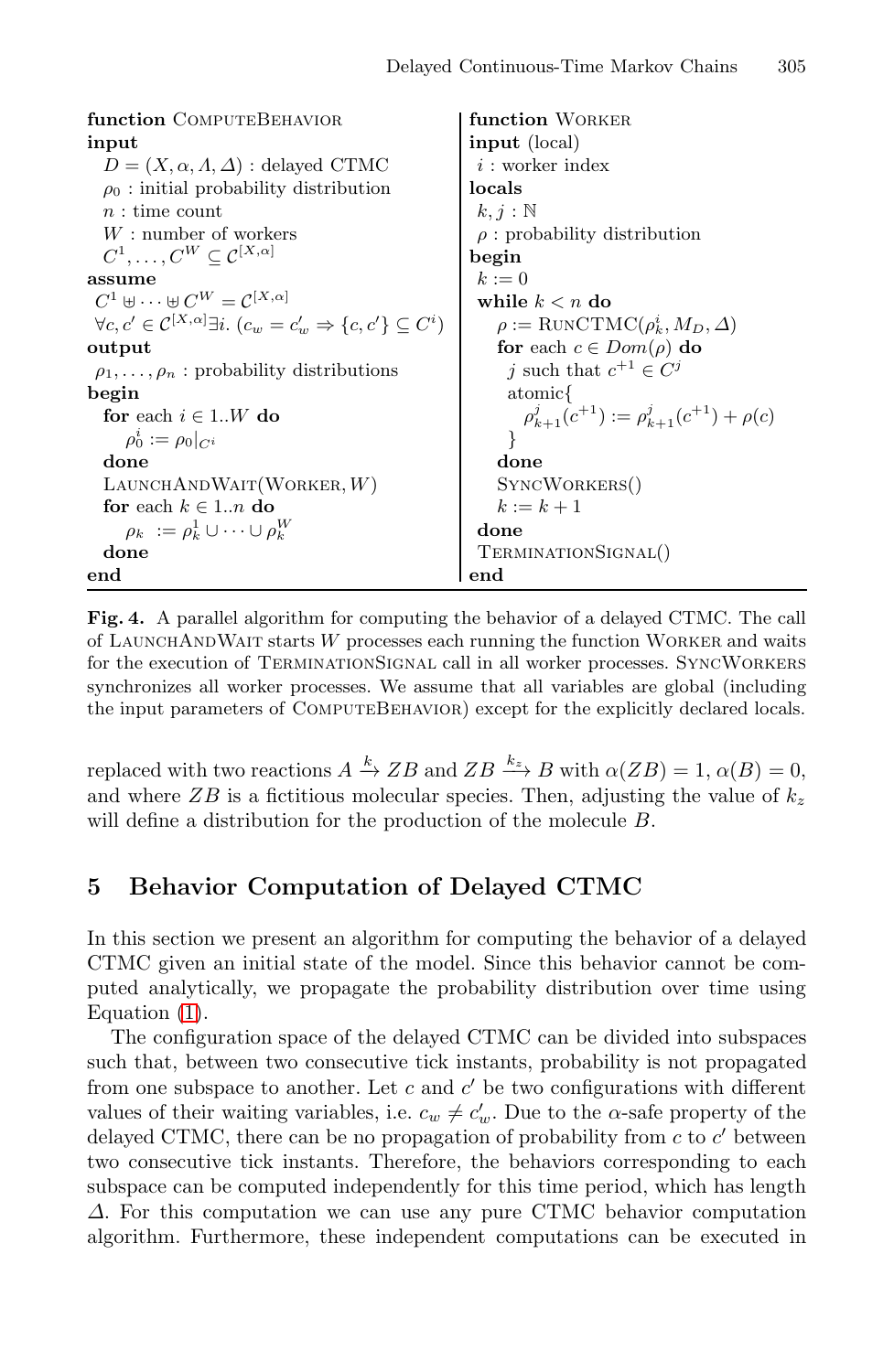```
function spaceID(s)begin
 i := 1, idx := 0for each (x, a) \in Dom(c_w) do // (x, a) with larger a is chosen first
    idx := idx + 4^i s_w((x, a))i := i + 1done
 return (i\%W) + 1end
```
Fig. 5. In our implementation, SPACEID is used to divide the state space in partitions for the worker processes

parallel. In the case of pure CTMC, a similar parallelization is not possible because the behavior dependencies flow through the full configuration space.

In Figure [4](#page-11-0) we illustrate our parallel algorithm COMPUTEBEHAVIOR that computes the behavior of a delayed CTMC  $D = (X, \alpha, \Lambda, \Delta)$  starting from initial distribution  $\rho_0$ . The algorithm computes the behavior of D until n time steps, i.e.,  $\rho_1,\ldots,\rho_n$ . COMPUTEBEHAVIOR uses W number of worker processes to compute the probability distributions. Each of the  $W$  works is assigned a subspace of  $\mathcal{C}^{[X,\alpha]}$ , as decided by the input partitions  $C^1,\ldots,C^W$ . These partitions must ensure that if two configurations have equal values of waiting variables then both configurations are assigned to the same worker.

COMPUTEBEHAVIOR divides  $\rho_0$  into the sub-distributions  $\rho_0^1, \ldots, \rho_0^W$  according to the input partitions. Then, it launches  $W$  number of workers who operate using these initial sub-distributions. Workers operate in synchronized rounds from 0 to  $n-1$ . At the k-th round, they compute the probability sub-distributions of the  $k + 1$ -th time step  $\rho_{k+1}^1, \ldots, \rho_{k+1}^W$ . The *i*-th worker first runs a standard CTMC behavior computation algorithm RUNCTMC on  $\rho_k^i$  that propagates the probability distribution until  $\Delta$  time and the final result of the propagation is stored in  $\rho$ . Then, the inner loop of the worker applies Tick operation on  $\rho$ . For each configuration c in  $Dom(\rho)$ , Tick adds  $\rho(c)$  to the probability of  $c^{+1}$  in the appropriate sub-distribution decided by the configuration space partitions. Note that a configuration  $c$  may be the successor of many configurations, i.e., there may exist two configurations  $c_1$  and  $c_2$  such that  $c_1^{+1} = c_2^{+1} = c$ . and multiple workers may access  $\rho_{k+1}^j(c)$ , where j is such that  $c \in C^j$ . Therefore, we require this update operation to be atomic. After the Tick operation, workers move to next round synchronously. After all workers terminate their jobs, COMPUTEBEhavior aggregates the sub-distributions into full distributions for each time step and produces the final result.

# **6 Implementation and Results**

**Implementation.** We extended the SABRE-toolkit [\[4\]](#page-15-17), a tool for probability propagation of pure CTMCs, to solve delayed CTMCs. We implemented ComputeBehavior as a multi-process system with an inter-process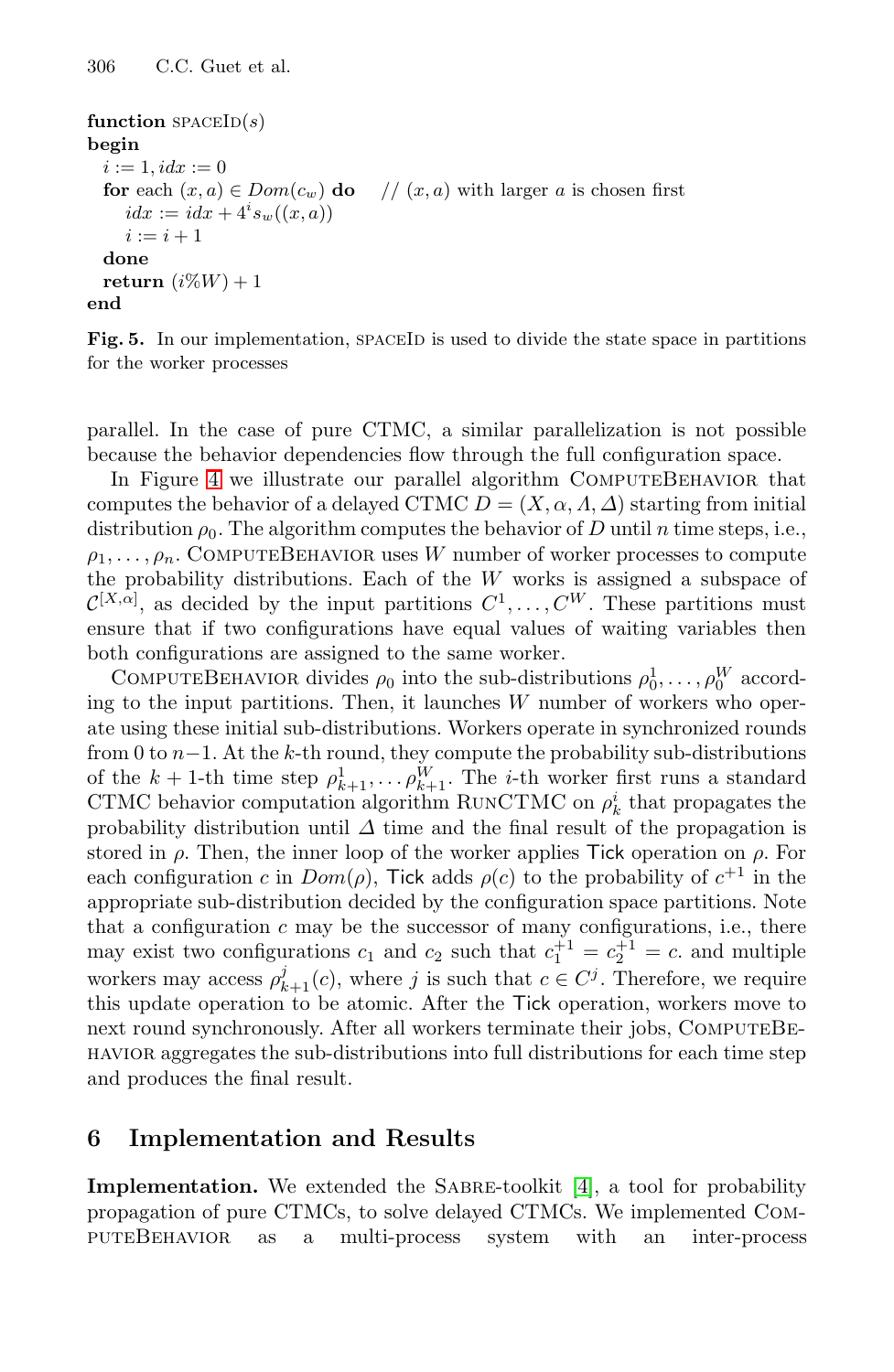<span id="page-13-0"></span>

| Semantics                | <b>Example</b> Figure |      | Time    | Run Time             | Avg.                  | Qualitative     |
|--------------------------|-----------------------|------|---------|----------------------|-----------------------|-----------------|
|                          |                       |      | Horizon |                      | <b>Space</b>          | <b>Behavior</b> |
| Delayed<br><b>CTMC</b>   | ConvDiv               | 2(a) | 10s     | 23s                  | 695                   | converge        |
|                          | Periodic              | 3(a) | 10s     | < 1s                 | 13                    | periodic        |
|                          | Feedback              | 1(a) | 7.2s    | 23m                  | $9 \times 10^5$       | overshoot       |
|                          | Feedback              | 1(a) | 100s    | $7.65h \times 200^*$ | $3.2 \times 10^{7}$   | overshoot       |
| Cascade<br><b>CTMC</b>   | ConvDiv               | 2(c) | 6s      | 311m                 | 119344                | diverge         |
|                          | Periodic              | 3(c) | 10s     | 3s                   | 351                   | uniform         |
|                          | Feedback              | 1(c) | 7.2s    |                      | $21h\,5.00\times10^6$ | intractable     |
| Immediate<br><b>CTMC</b> | ConvDiv               | 2(b) | 0.3s    | 40m                  | 4007                  | diverge         |
|                          | Periodic              | 3(b) | 10s     | 1s                   | 26                    | decay           |
|                          | Feedback              | 1(b) | 100s    | 9s                   | 96                    | fast stable     |

**Fig. 6.** Performance results for computing the behaviors corresponding to the examples presented earlier in this paper. We computed the behaviors until the time horizons within the run times. The avg. space column shows the configuration space with significant probabilities during the computation. In the Feedback example we use the following reaction rates: production  $= 1$ , binding  $= 1$ , unbinding=0.1, degradation=0.2. We assume that R remains latent 9 seconds after its production. We use multiple workers only for the Feedback example (\*run time  $\times$  number of workers). The last column provides an intuitive description of the observed qualitative behavior.

communication implemented using MPI [\[6\]](#page-15-18). We use an implementation of the fast adaptive uniformization method [\[13\]](#page-15-13) for RunCTMC. Furthermore, we use function spaceID, shown in the Figure [5,](#page-12-0) to define the partitions on the space:  $C^i = \{c \in C^{[X,\alpha]} | \text{SPACEID}(c) = i\}.$  In our examples, this policy leads to fairly balanced partitions of configurations among processes.

**Experiments.** In Figure [6](#page-13-0) we present performance results for the behavior computation of the three discussed examples under the three semantics that we have introduced. We observe that delayed CTMCs offer an efficient modeling framework of interesting behaviors such as overshooting, convergence and periodicity.

We applied our implementation of COMPUTEBEHAVIOR on Feedback with delayed CTMC semantics using 200 workers. We were able to compute the behaviour until 100 seconds in 7.65 hours. COMPUTEBEHAVIOR with a single worker was able to compute the behaviour of Feedback until 7.2 seconds in 23 minutes, and for the same time horizon the behavior computation of Feedback under cascade semantics using sequential RunCTMC took 21 hours to complete. Since the cascade CTMCs cannot be similarly parallelized, they suffer from a state space blowup and the negative impact on the performance cannot be avoided. In the case of immediate CTMC semantics, even if computing the behavior is relatively faster (except for ConvDiv, which has diverging behavior under the immediate CTMC semantics) the observed behavior does not correspond to the expectations of the model.

We also ran COMPUTEBEHAVIOR on Feedback for different values of  $\Delta$ . Since the reaction rates in the real time remain the same,  $\alpha(R)$  changes with varying  $\Delta$ . In Figure [7\(a\),](#page-14-2) we plot expected values of R at different times for three values of  $\alpha(R)$ . We observe that with increasing precision, i.e. smaller  $\Delta$  and higher  $\alpha(R)$ ,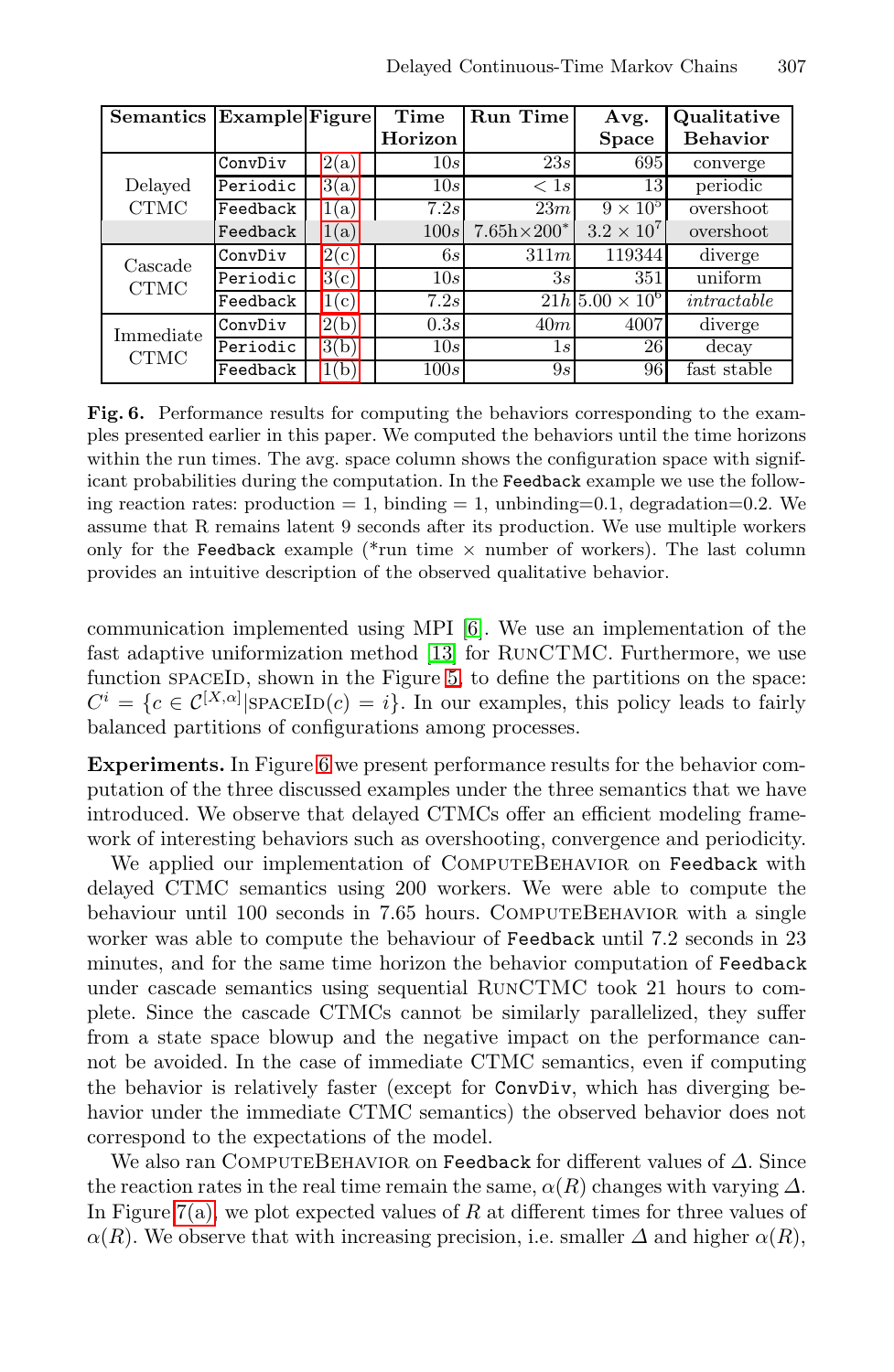<span id="page-14-3"></span><span id="page-14-2"></span>

**Fig. 7.** (a) Expected numbers of molecules of protein R with varying  $\alpha(R)$  in Feedback. We show the run time for computing each behavior in the legends. (b) Speed up vs. number of workers (negative feedback with  $\alpha(R) = 5$ ).

the computed behaviors are converging to a limit behavior, but the running time of the computation increases rapidly, which is due to the the increase in number of aged variables causing an exponential blowup in configuration space. In Figure [7\(b\),](#page-14-3) we show the speed of computing the behaviour of Feedback with  $\alpha(R) = 5$  for different number of workers. We observe that up to 100 workers the performance improves linearly, and there is no significant speedup after 100 workers. This is because each worker, when there are many of them, may not have significant computations per round, and communication and synchronization costs become the dominating factor.

## **7 Conclusion**

Much like the introduction of time by time automata into a frame which was capable of representing ordering patterns without the ability to quantify these orderings more directly and accurately, we extended the widely used CTMC formalism by augmenting it with a time component in order to capture the behavior of biological systems containing reactions of relatively different durations, e.g. DNA transcription versus molecule bindings. We argue that our formalism achieves a more natural way to model such systems than CTMC (possibly extended with auxiliary reactions). We show that our approach also provides an efficient way of parallelizing the behaviour computation of the model.

<span id="page-14-1"></span><span id="page-14-0"></span>As a continuation of this work, we are currently developing synthetic biology experiments meant to validate our predictions for the behavior of the Periodic example introduced in this paper.

### **References**

- 1. Bosnacki, D., Edelkamp, S., Sulewski, D., Wijs, A.: Parallel probabilistic model checking on general purpose graphics processors. STTT 13(1), 21–35 (2011)
- 2. Ciocchetta, F., Hillston, J.: Bio-pepa: A framework for the modelling and analysis of biological systems. Theor. Comput. Sci. 410(33-34), 3065–3084 (2009)